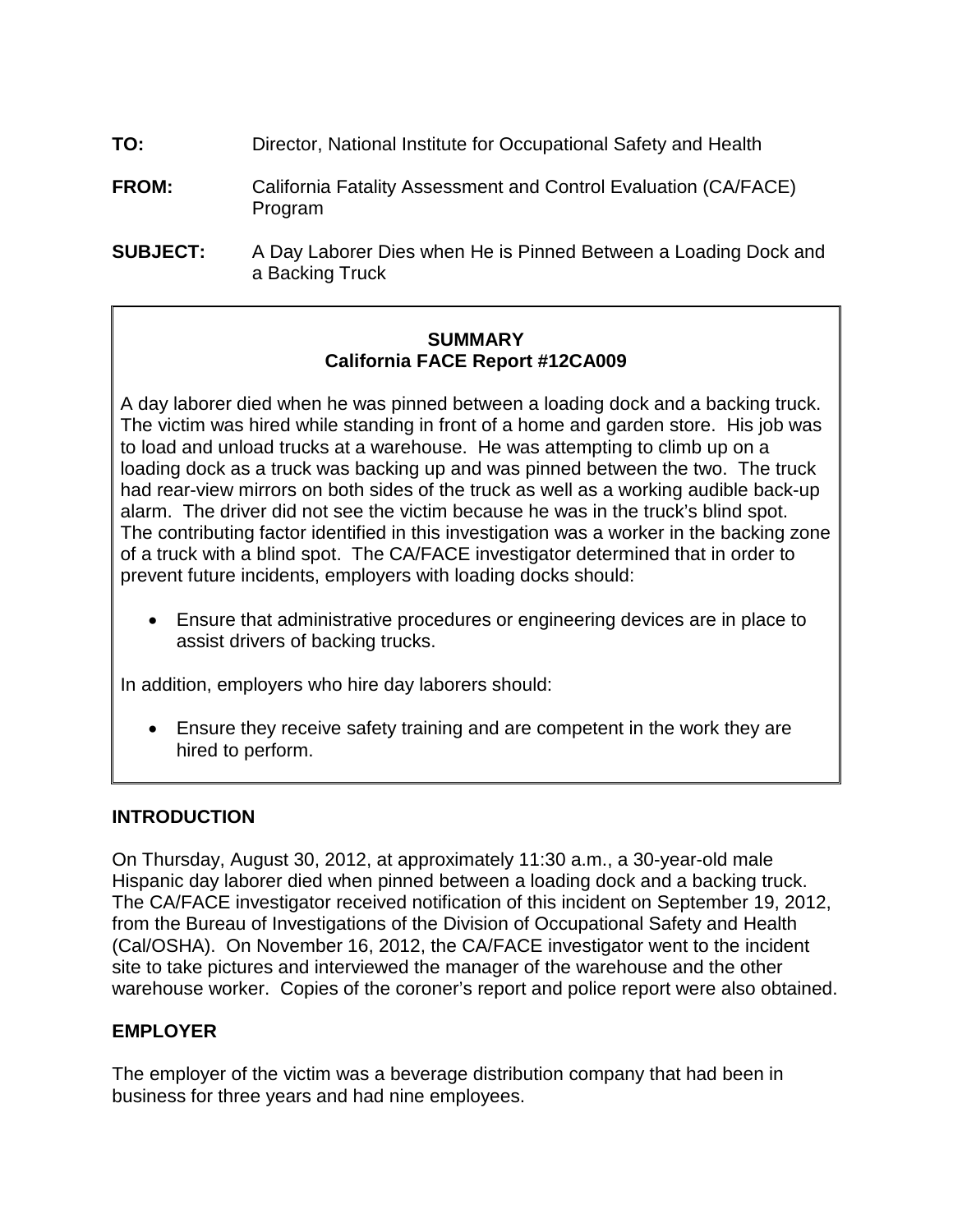## **WRITTEN SAFETY PROGRAMS AND TRAINING**

The beverage company did not have any safety or training programs for their employees. Of the nine employees, one was the victim, one was a truck driver, one was a warehouse worker, and the other six were sales and office personnel.

#### **THE VICTIM**

 regular warehouse worker who was unable to work because of illness. The incident The victim was a Hispanic male day laborer from Guatemala who had completed an undergraduate degree. He had been in the United States for six years and spoke only Spanish. He was hired by the truck driver of the beverage company to replace the occurred on the victim's second day of employment at this company.

#### **INCIDENT SCENE**

 The incident scene was a loading dock at a warehouse behind a series of corporate buildings.

## **WEATHER**

The weather on the day and time of the incident was clear and sunny and a temperature of 84°F.

#### **INVESTIGATION**

 truck to back up to be unloaded. As the truck started backing up to the warehouse dock, the victim jumped down off the dock to throw some trash into a dumpster. The driver when the victim jumped off the dock. The supervisor stated that at the last dock and the truck. The supervisor yelled for the truck driver to pull forward. The truck then collapsed. The paramedics were called and they pronounced the victim dead at On the day of the incident, the victim was standing on the loading dock waiting for the victim's supervisor was on the dock watching the backing truck and did not stop the second, the victim attempted to climb back up on the dock and was pinned between the driver said that he was aware of people working in the warehouse but saw no one in his rear-view mirrors on the ground when he started backing. He said he heard his back-up alarm working and when he made contact with the dock, he heard someone yell to him to pull forward. The truck driver pulled forward and the victim took a couple of steps the scene.

## **CONTRIBUTING FACTORS**

 Occupational injuries and fatalities are often the result of one or more contributing fatality. The CA/FACE investigator identified the worker in the backing zone of a truck factors or key events in a larger sequence of events that ultimately result in an injury or with a blind spot as a contributing factor in this investigation: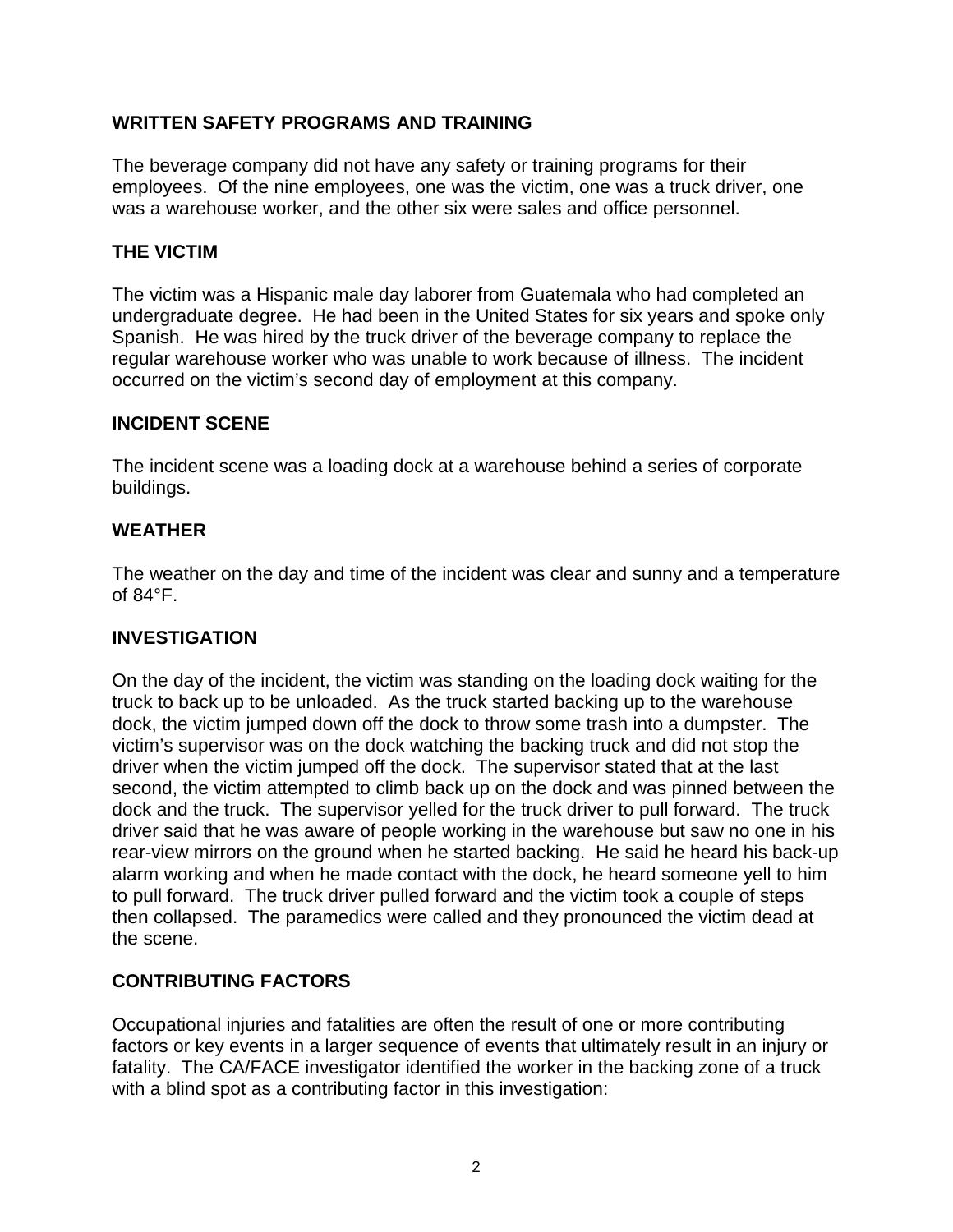## **CAUSE OF DEATH**

The cause of death according to the death certificate was multiple traumatic injuries.

#### **Recommendation #1: Ensure that administrative procedures or engineering devices are in place to assist drivers of backing trucks**.

 Discussion: In this incident, the victim was in the blind spot of the backing truck. The still a blind spot directly behind the truck where the driver could not see. This was the area the victim placed himself as the truck was backing. The supervisor was observing the operation but didn't stop the truck driver when the victim jumped off the dock and entered the backing zone. In order to prevent these types of incidents from recurring, truck had the proper mirrors as well as a functioning back-up alarm; however there was employers should consider the following options:

- Install concave mirrors on the dock for drivers of backing trucks to see objects or individuals within their blind spots.
- Install other engineering controls on loading docks such as motion detectors, strobe lights, or gates which restrict access.
- Assign an employee as a spotter in clear view of the driver to direct the backing truck and to alert the driver whenever an obstruction occurs within the blind spot.
- Prohibit all foot traffic in the work area.
- Retrofit all trucks with cameras for the drivers to see their blind spots when backing.

Had any of these options been in place, this incident could have been prevented.

In addition, employers who hire day laborers should:

#### **Recommendation #2: Ensure they receive safety training and are competent in the work they are hired to perform.**

 Discussion: In this incident, the employer had their truck driver hire a day laborer to because of a sickness, was able to return. The truck driver stated that he hired the victim standing outside a home and garden store in the area. Because the truck driver safety training or other instructions were given to the victim. perform warehouse work until the regular warehouse worker, who was unable to work was the only one who spoke the victim's language, he told him that the work he was being hired for was to unload and load beverage trucks at the warehouse dock. No

 owners, and other potential employers to offer work. Day laborers include immigrants employment because of their legal status. Day laborers are often willing to work Day laborers are workers who meet at well-known locations, usually public street corners or commercial parking lots, and wait for building contractors, landscapers, home from Mexico, South America and Central America who are unable to gain formal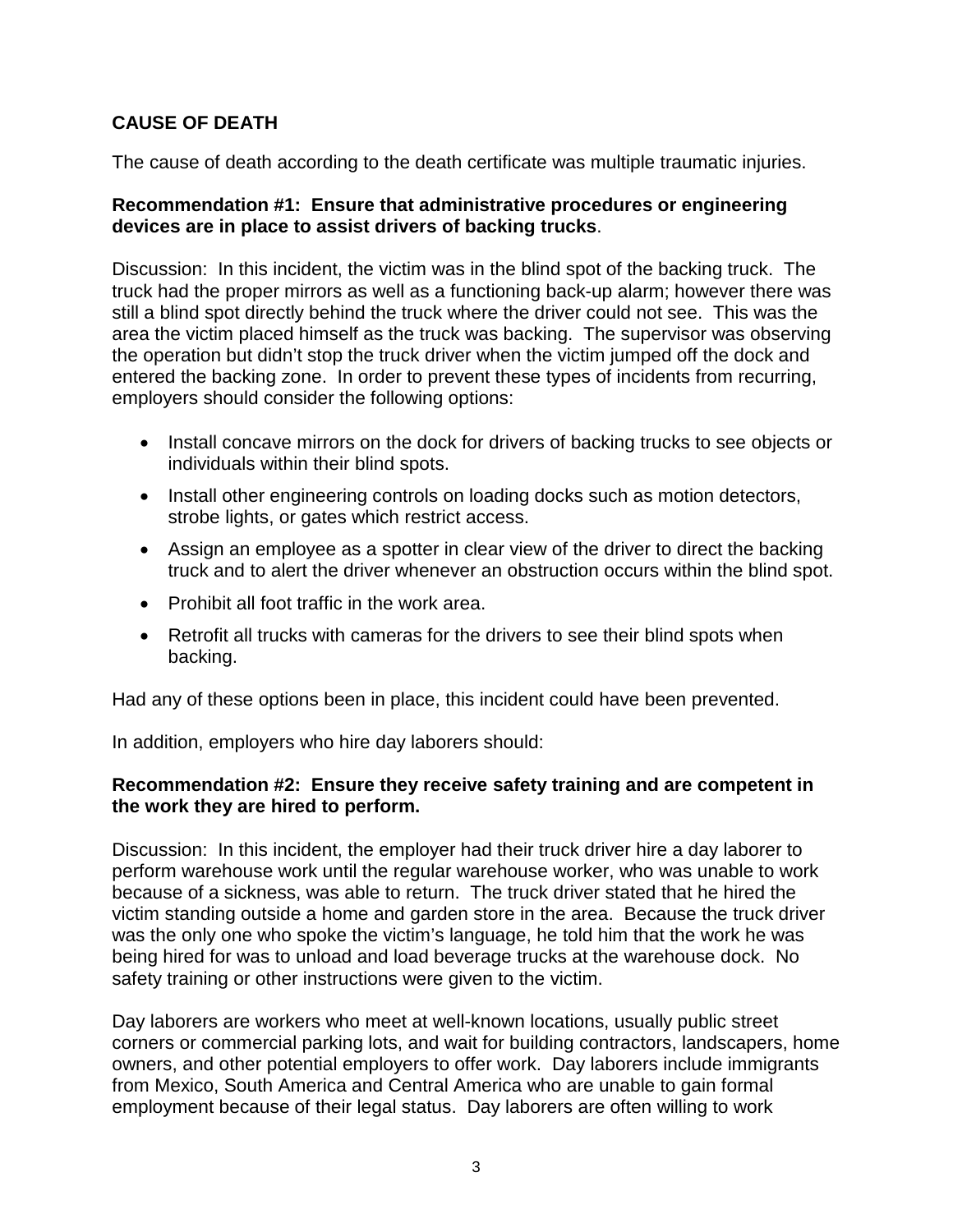regardless of potential hazards that may be present on the job site and may not be aware of or able to notify their employers if they are concerned about their working conditions. Most day laborers have received little, if any, safety training in the work they are hired to perform.

 provided by organizations that offer workplace safety training to day laborers, such as familiar with and implement safe work practices. Employers who hire day laborers to perform various work tasks must provide a safe and healthy work environment and ensure that they are capable of understanding and performing all of the safety aspects related to their work. Employers are responsible for ensuring that jobsite-specific training is provided to all employees, in a language and literacy level they can understand, including day laborers. Additional training may be the Construction Safety Council (CSC), La Raza Centro Legal Program in San Francisco, the City of Los Angeles Day Laborer Centers, Instituto de Educación Popular Del Sur de California (IDEPSCA), and the National Day Laborer Organizing Network (NDLON). Day laborers who have undergone such training are more likely to be

## **References:**

 Construction Safety Orders Article 10 Haulage and Earth Moving §1592 (b) Warning Division of Occupational Safety and Health - Title 8 regulations - Subchapter 4 Methods.

On the Corner: Day Labor in the United States (Article): [http://www.sscnet.ucla.edu/issr/csup/uploaded\\_files/Natl\\_DayLabor-](http://www.sscnet.ucla.edu/issr/csup/uploaded_files/Natl_DayLabor-On_the_Corner1.pdf)On the Corner1.pdf

[http://www.drivingambitioninc.com/blog/bid/22072/CDL-Drivers-Backing-Accident-](http://www.drivingambitioninc.com/blog/bid/22072/CDL-Drivers-Backing-Accident-Prevention)**Prevention**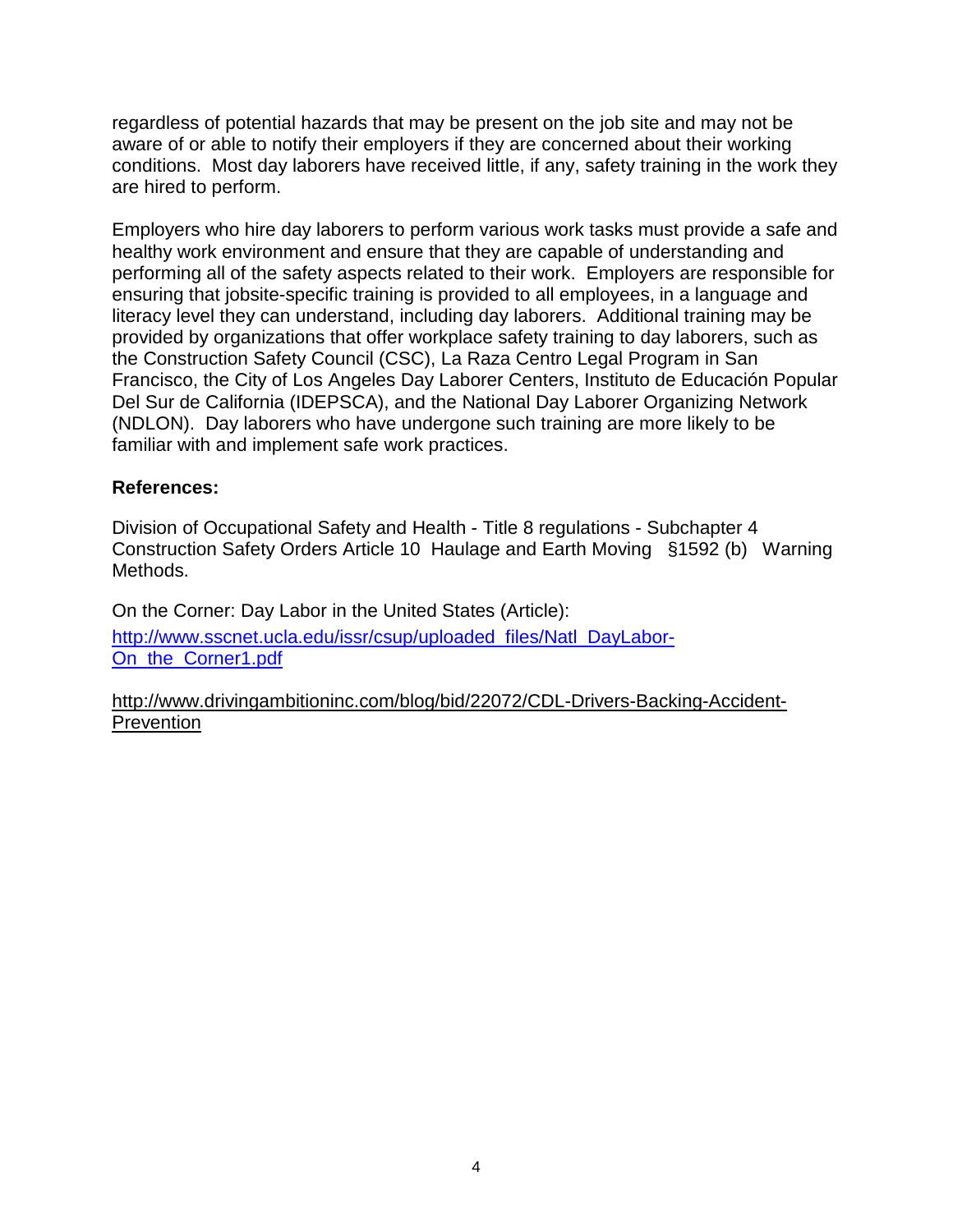# EXHIBITS:



Exhibit 1. A truck loading dock identical to the one involved in the incident. Trucks back up to the dock in order to load and unload product.



Exhibit 2. The rear of a truck similar to the one involved in this incident.